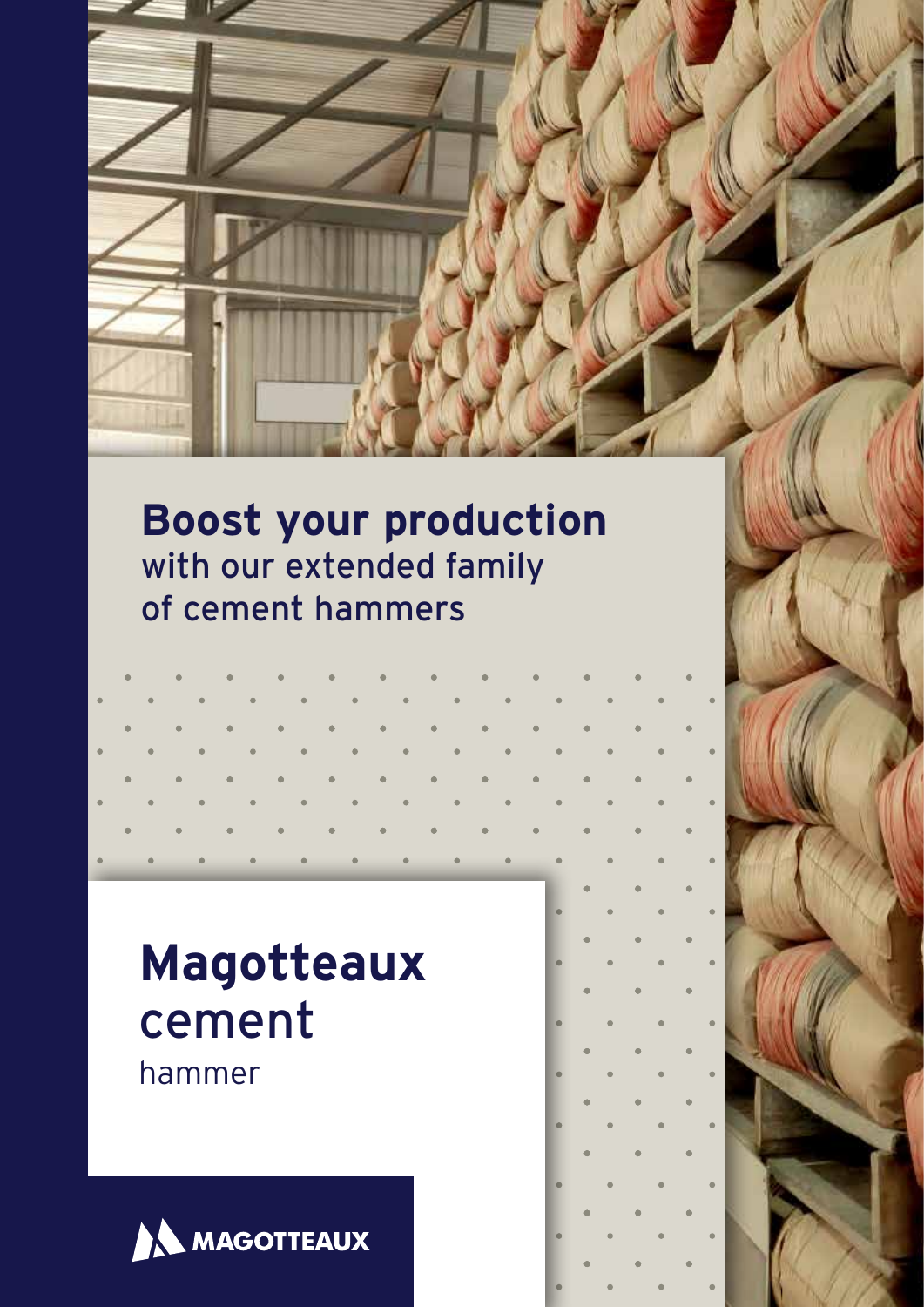When you need wear parts, you demand **durability** and **reliability**. Today, cement companies are facing increasing challenges to always optimize the ratio between cost and performance. Your challenges drive us to find solutions that can **increase your production rate, decrease operating costs and optimize your product lifecycle.**

Rely on our century-long experience within the industry to find the best hammer designed for you. Our proven history and array of crusher hammers make it possible to find the most appropriate solution for your specific needs and recommend the perfect fit for your plant. Specifically designed for the needs of cement

plant operations, our range of hammers delivers reliable and heavy-duty performance allowing your operation to run smoothly.

Depending on your process and needs, our product line capabilities offer **different MMC qualities** to choose the best hammer from our widest portfolio, going from manganese, martensitic steels to high-chrome alloy combined with our MMC solutions.

Magotteaux also offers **different inserts designs**  integrated in different places of the working surface to best suit your application and the wear profile.

Want to extend drastically the service life of your wear parts?

Today, you also have access to two variants: our standard solution and a new high-end and custom designed solution.

Best product lifecycle. At Magotteaux, we have for long adopted a scrap buy-back program which contributes to the best product lifecycle and allow you to reduce and optimize your footprint.



Improved breakage resistance.



Steady product quality and performance. Your production process is optimized while maintaining the overall product characteristics including keeping the original wear profile and constant distribution curve of the final product.



High wear resistance and increased lifetime. Up to more than 3 times versus manganese hammer.



Reduced wear and maintenance costs. Over time, it is unavoidable that wear parts will need to be replaced. But with every shutdown comes a loss of throughput and a significant impact on your bottom-line. Our hammers last longer reducing the frequency of replacement and improving safety for your employees with less manipulation of heavy castings and reduced risk of accident.



### An extended family of **Metal Matrix Composites** (MMC) and insert designs

### Don't want to flip your hammer?

Facing breakage due to hard conditions?

**We have the solution for each of your challenges!**

### Your advantages



#### Our cement hammers **make the difference!**

Let's have a quick look at some of our production performance results:

FLS EV200 Mn steel / 600.000 t

FLS EV250 Mn steel / 1.500.000 t

Clinker CP with Mn steel / 456.000 t

**Magotteaux cement hammer / 2.500.000 t** 

**Magotteaux cement hammer / 6.200.000 t**